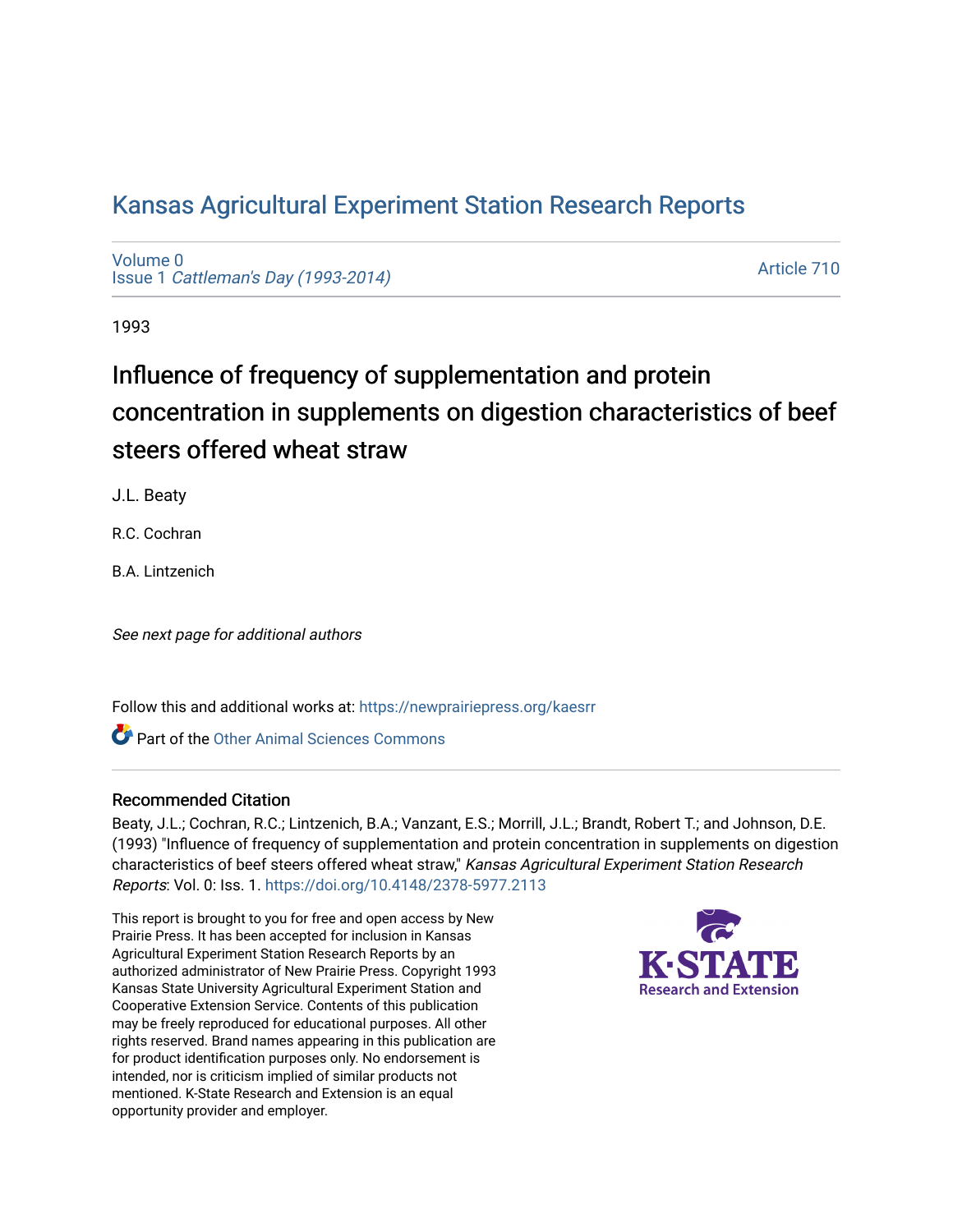### Influence of frequency of supplementation and protein concentration in supplements on digestion characteristics of beef steers offered wheat straw

#### Abstract

Eight ruminally cannulated steers were used to determine digestion characteristics of soybean meal/ sorghum grain supplements containing 12%, 20%, 30%, or 39% crude protein (CP) fed either daily (7X) or three times weekly (3X). The basal forage was wheat straw. Weekly supplement intake was the same per week (30.5 lb) for both frequency groups. The effect of feeding supplements differing in protein concentration on wheat straw intake and dry matter digestibility (DMD) did not depend on frequency of supplementation. Increased frequency of supplementation resulted in greater intake of straw, although DMD was slightly depressed. Increasing protein concentration in the supplements was associated with increases in both straw intake and DMD.

#### Keywords

Cattlemen's Day, 1993; Kansas Agricultural Experiment Station contribution; no. 93-318-S; Report of progress (Kansas State University. Agricultural Experiment Station and Cooperative Extension Service); 678; Beef; Frequency; Protein; Supplementation; Digestion characteristics

#### Creative Commons License



This work is licensed under a [Creative Commons Attribution 4.0 License](https://creativecommons.org/licenses/by/4.0/).

#### Authors

J.L. Beaty, R.C. Cochran, B.A. Lintzenich, E.S. Vanzant, J.L. Morrill, Robert T. Brandt, and D.E. Johnson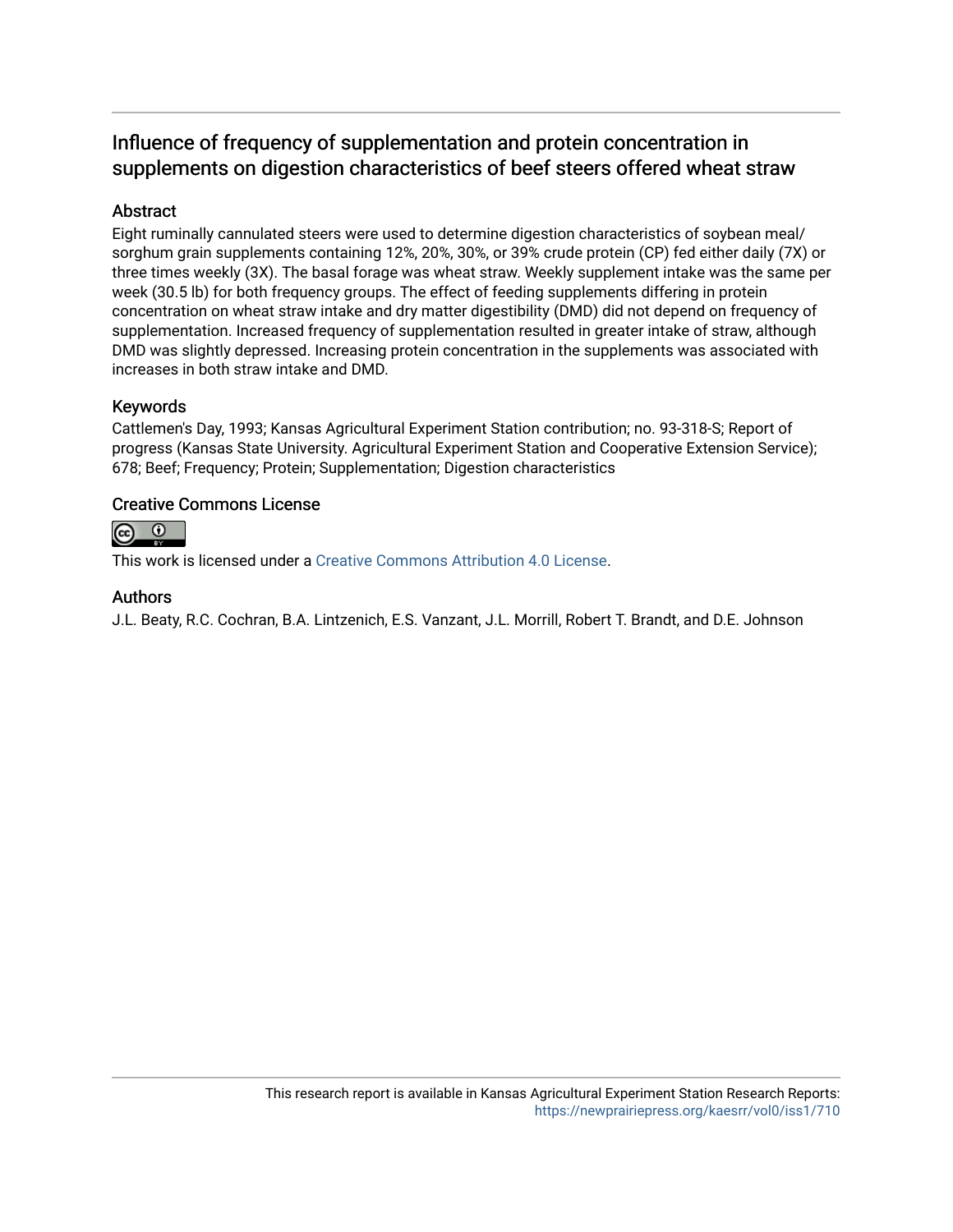#### **INFLUENCE OF FREQUENCY OF SUPPLEMENTATION AND PROTEIN CONCENTRATION IN SUPPLEMENTS ON DIGESTION CHARACTERISTICS OF BEEF STEERS OFFERED WHEAT STRAW**<sup>1</sup>

*J. L. Beaty, R. C. Cochran, B. A. Lintzenich, E. S. Vanzant, J. L. Morrill, R. T. Brandt, Jr., and D. E. Johnson2*

#### **Summary**

Eight ruminally cannulated steers were used to determine digestion characteristics of soybean meal/sorghum grain supplements containing 12%, 20%, 30%, or 39% crude protein (CP) fed either daily (7X) or three times weekly (3X). The basal forage was wheat straw. Weekly supplement intake was the same per week (30.5 lb) for both frequency groups. The effect of feeding supplements differing in protein concentration on wheat straw intake and dry matter digestibility (DMD) did not depend on frequency of supplementation. Increased frequency of supplementation resulted in greater intake of straw, although DMD was slightly depressed. Increasing protein concentration in the supplements was associated with increases in both straw intake and DMD.

(Key Words: Frequency, Protein, Supplementation, Digestion Characteristics.)

#### **Introduction**

Less frequent winter supplementation on range may serve to reduce labor costs and thereby enhance profit. Little research has compared digestion characteristics of supplements with different protein concentrations fed at different frequencies. Our objective was to determine the digestion characteristics of animals consuming wheat straw when supplemented with soybean meal/sorghum grain

mixtures containing different crude protein concentrations at two different frequencies.

#### **Experimental Procedures**

Eight ruminally cannulated steers were blocked by weight and assigned to two, concurrent,  $4 \times 4$  Latin squares. The trial consisted of four periods in which the supplements were randomly rotated through each Latin square. Each period consisted of a 13 day adaptation, a 7-day forage intake period, a 7-day period for determining digestibility via total fecal collection, and a 2-day fermentation profile. Steers in one square were supplemented daily (4.3 lb DM basis), and steers in the other square, three times weekly (10.2 lb DM on Monday, Wednesday, and Friday). Animals in both Latin squares received the same amount of supplement per week (30.5 lb). Supplements contained 12%, 20%, 30%, or 39% crude protein (CP) and consisted of combinations of rolled sorghum grain and soybean meal. Trace mineral blocks were offered free choice. Wheat straw (3.1% CP, 82.0% NDF) was offered at 150% of the average daily intake for the previous week. Fermentation profiles were obtained both on days when all steers were supplemented and when only the 7X group was supplemented.

<sup>&</sup>lt;sup>1</sup>The authors would like to thank Gary Ritter, Wayne Adolph, Tye Engel, Jason Lewis, and the student workers at the Range Research Unit for their invaluable assistance in conducting this trial.

<sup>&</sup>lt;sup>2</sup>Department of Statistics.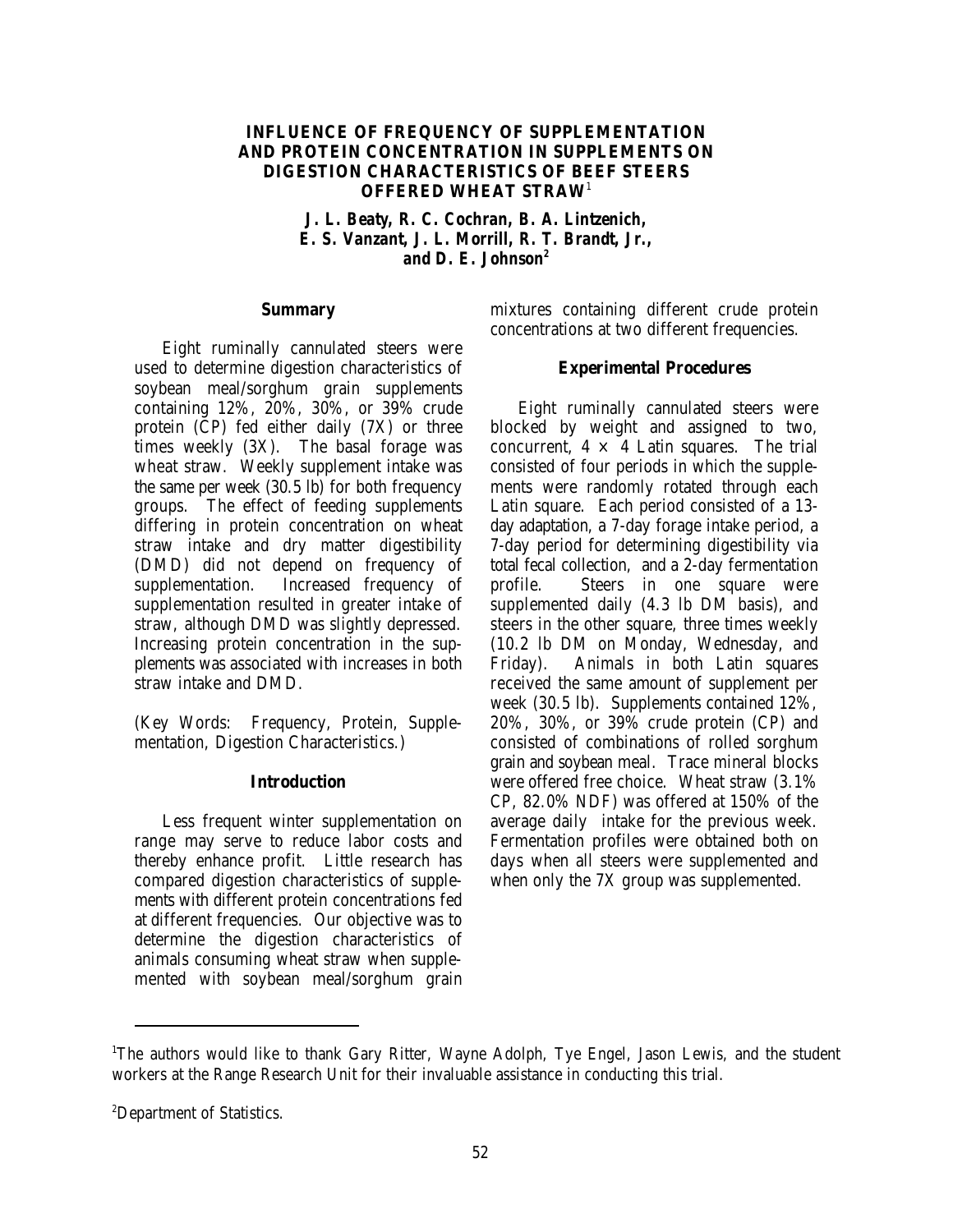#### **Results and Discussion**

With the exception of fiber digestion, response to altering frequency of protein supplementation did not depend on protein concentration in the supplements. Supplementing  $3X$  lowered (P< .01) wheat straw and total intake compared with 7X supplementation (Table 1). Wheat straw and total intake increased as the supplement CP concentration increased and reached a maximum at 30%, but tended to decline thereafter (quadratic,  $P = .07$ ). These observations agree with previously reported effects of protein supplementation on the consumption of bluestem-range forage. The dry matter digestibility of the total diet (straw and supplement) increased  $(P \le .01)$  with increasing CP in the supplement and with less frequent supplementation. Digestible dry matter intake increased (cubic,  $P = .08$ ) with increased supplement CP concentration, reached a maximum at 30% CP concentration, and then tended to decrease.

The effect of different protein concentrations in supplements on fiber (NDF) digestibility depended on the frequency of supplementation ( $P = .05$ ). In the 7X group, NDF digestibility improved when supplement CP increased to 20% but was similar (quadratic,  $P = .01$ ) with further increases in CP concentration. In contrast, no protein effect  $(P > .10)$  was evident in the 3X group. Ruminal pH values for the 3X group on days when they were not supplemented remained fairly constant and in a range that was optimal for fiber digestion (Figure 1). However, on days when both groups were supplemented, pH values were significantly lower in the 3X group than in the 7X group from 8 to 12 hours after feeding.

In conclusion, these data suggest that maximal stimulation of intake of low-quality forage use will occur when high protein supplements are fed on a daily basis. Although straw intake was depressed with less frequent supplementation, increased digestibility may have moderated potential impacts on performance.

#### **Table 1. Influence of Frequency of Supplementation and Protein Concentration in Supplements on Digestion Characteristics of Beef Steers Offered Straw.**<sup>a</sup>

|                                                                                                                    | Protein concentration |      |                                         |                        |                 |                           | $\underline{P_{\le}}$<br><b>Frequency</b> <sup>b</sup> |     |                                                 |       |               |                 |
|--------------------------------------------------------------------------------------------------------------------|-----------------------|------|-----------------------------------------|------------------------|-----------------|---------------------------|--------------------------------------------------------|-----|-------------------------------------------------|-------|---------------|-----------------|
| Item                                                                                                               | 12%                   | 20%  | 30%                                     | 39%                    | <b>SE</b>       | $\mathbf{L}$              | Q                                                      | C   | 7X                                              | 3X    | $SE$ $P \leq$ |                 |
| Straw DMI <sup>c</sup> , lb/d                                                                                      | 12.11                 |      | 13.07 13.90                             | 13.25                  |                 | $.42 \quad .04 \quad .07$ |                                                        |     | .48 14.57                                       | 11.60 | .46           | $\cdot$ .01     |
| Total DMI, lb/d                                                                                                    | 16.47                 |      | 17.43 18.26                             | 17.61                  |                 |                           |                                                        |     | $.42 \quad .04 \quad .07 \quad .48 \quad 18.93$ | 15.96 | .46           | 0.01            |
| Straw DMI%BW <sup>d</sup>                                                                                          | 1.20                  | 1.30 | 1.38                                    | 1.32                   | .04             | .03                       | .07                                                    | .49 | 1.42                                            | 1.18  |               | $.04 \quad .01$ |
| Total DMI% BW                                                                                                      | 1.64                  | 1.73 | 1.82                                    | 1.76                   |                 | $.04 \quad .03$           | .07.49                                                 |     | 1.85                                            | 1.63  |               | $.04$ .01       |
| Total DDMI <sup>e</sup> , lb/d                                                                                     | 7.94                  | 8.71 | 9.81                                    | 9.44                   | $.21 \quad .01$ |                           | $.02\,$                                                | .08 | 9.37                                            | 8.59  | $.20\,$       | .03             |
| Total DDMI%BW                                                                                                      | .79                   | .87  | .98.                                    | .94                    |                 | $.02 \quad .01$           | $.02 \quad .08$                                        |     | .91                                             | .87   |               | $.02$ .27       |
| $DMDf$ %                                                                                                           | 48.68                 |      | 50.29 54.14 54.46 .80 .01 .43 .13 49.58 |                        |                 |                           |                                                        |     |                                                 | 54.20 |               | $.73$ $.01$     |
| NDF <sup>g</sup> Digestibility $\%$ <sup>h</sup> (dry matter basis)                                                |                       |      |                                         |                        |                 |                           |                                                        |     |                                                 |       |               |                 |
| 7X                                                                                                                 | 46.38                 |      | 51.57 52.17                             | 50.47                  | $.42$ $.01$     |                           | .01                                                    | 28  |                                                 |       |               |                 |
| 3X                                                                                                                 | 53.20                 |      | 51.92 53.41                             | 54.82 1.38 .34 .37 .66 |                 |                           |                                                        |     |                                                 |       |               |                 |
| <sup>a</sup> SE = standard error. L = linear. Q = quadratic. C = cubic. $\frac{b}{X}$ = received supplement daily. |                       |      |                                         |                        |                 |                           |                                                        |     |                                                 |       |               |                 |

 $3X=$  received supplement three times weekly.  $\Omega_M = dxy$  matter intake.  $dBW = body$  weight.  $\text{CDMM} = \text{digestible dry matter intake. } \text{fMDD} \% = \text{dry matter digestibility percent. } \text{fNDF} =$ neutral detergent fiber. "Significant frequency  $\times$  protein interaction (P = .05).